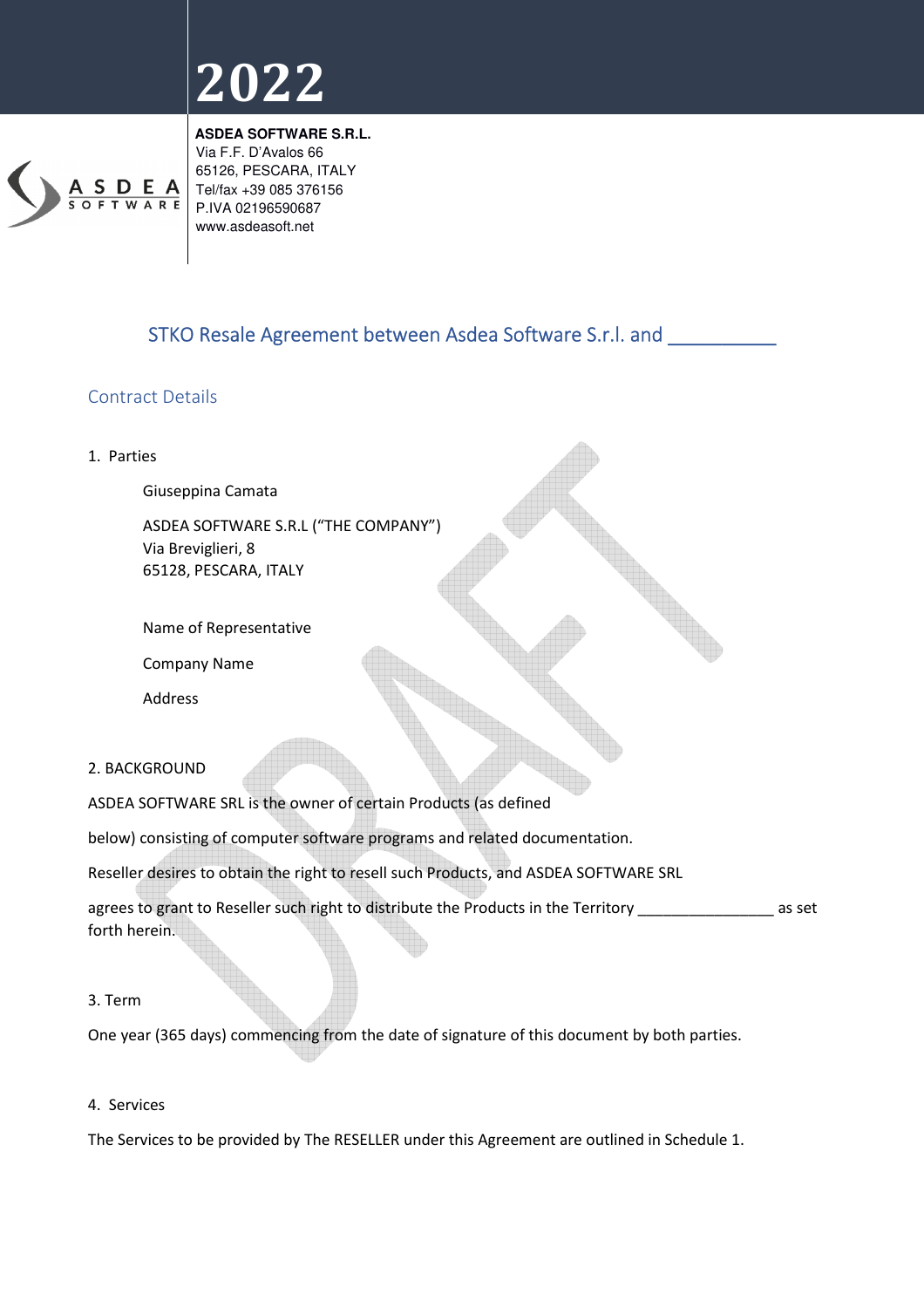

**ASDEA SOFTWARE S.R.L.**  Via F.F. D'Avalos 66 65126, PESCARA, ITALY Tel/fax +39 085 376156 P.IVA 02196590687 www.asdeasoft.net

#### 5. Commission

The RESELLER will be entitled to Commission as calculated in accordance with Schedule 2.

6. Commencement Date

By signing this Agreement, the parties agree to be bound by the attached terms and conditions:

Signed for and on behalf of THE COMPANY by its duly authorized representative:

Date of signing

.............................................................. Signature of authorized representative

Name (print)

.............................................................

.................................................................

Title

Signed for and on behalf of The RESELLER by its duly authorized representative:

Date of signing:

....................................................................

Signature of authorized representative

....................................................................

Name (print)

Title: ..........................................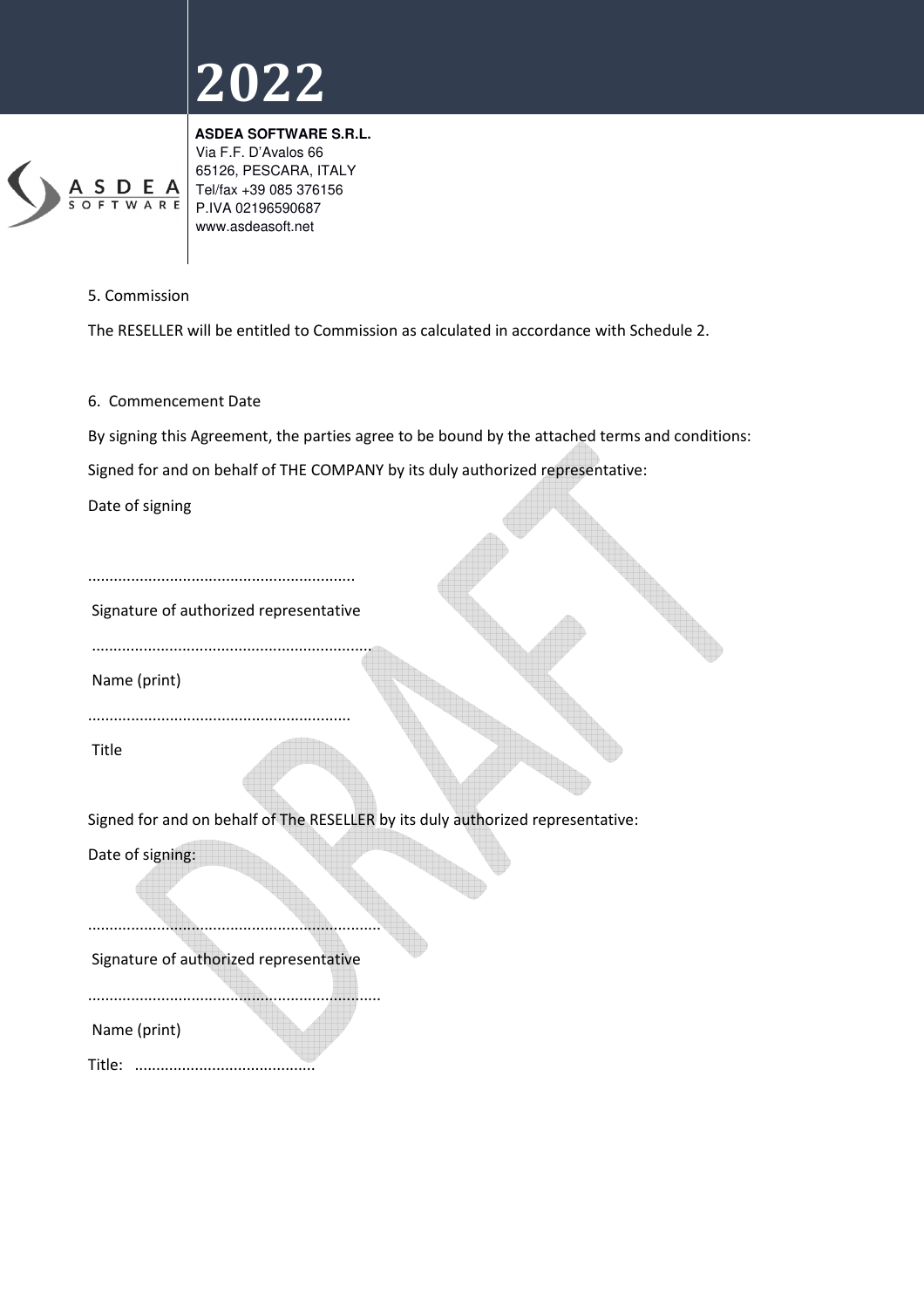

**ASDEA SOFTWARE S.R.L.**  Via F.F. D'Avalos 66 65126, PESCARA, ITALY Tel/fax +39 085 376156 P.IVA 02196590687 www.asdeasoft.net

#### Terms and conditions

#### *1. GENERAL*

1.1 This Agreement sets out the terms and conditions on which The RESELLER will provide the Services to THE COMPANY.

1.2 The appointment of The RESELLER as a service provider under this Agreement is non-exclusive. It does not restrict THE COMPANY's right to contract with other persons for the performance of services similar to the Services, or to perform any services itself.

#### *2. SUPPLY OF SERVICES*

- 2.1 The RESELLER will use its commercially reasonable efforts to promote and market the Products to End-Users in the Territory in accordance with terms of this CONTRACT.
- 2.2 The RESELLER must supply the Services:
- (a) exercising all due care, skill and judgment
- (b) in accordance with THE COMPANY's standards, operating principles, policies, and procedures as notified to The RESELLER from time to time, and
- (c) in accordance with all reasonable directions of THE COMPANY.
- 2.3 At all times during the term of this Agreement, The RESELLER:
- (a) must hold all authorizations, permits, and licenses required under any law to perform the Services
- (b) must act in a manner which is not likely to harm THE COMPANY or the reputation of THE COMPANY
- (c) must comply with the requirements of all laws of any kind applying to the performance of the Services
- (d) if required under law, must disclose to all Software Clients that it will receive a fee for any Software that the Software Client purchases.

#### *3. THE COMPANY OBLIGATIONS*

- 3.1 THE COMPANY will use its reasonable endeavors to:
- (a) develop and maintain the SaaS software product; and
- (b) supply The RESELLER with all information necessary for The RESELLER to create any promotional and sales materials for the marketing of the software;
- (c) provide the assistance and access to The RESELLER outlined in Schedule 1 of this Agreement.

#### *4. SOFTWARE RESALE PROCESS AND OBLIGATIONS*

- 4.1 The RESELLER acknowledges and agrees that the Services must be provided as follows:
- (a) The RESELLER must develop, implement a sales strategy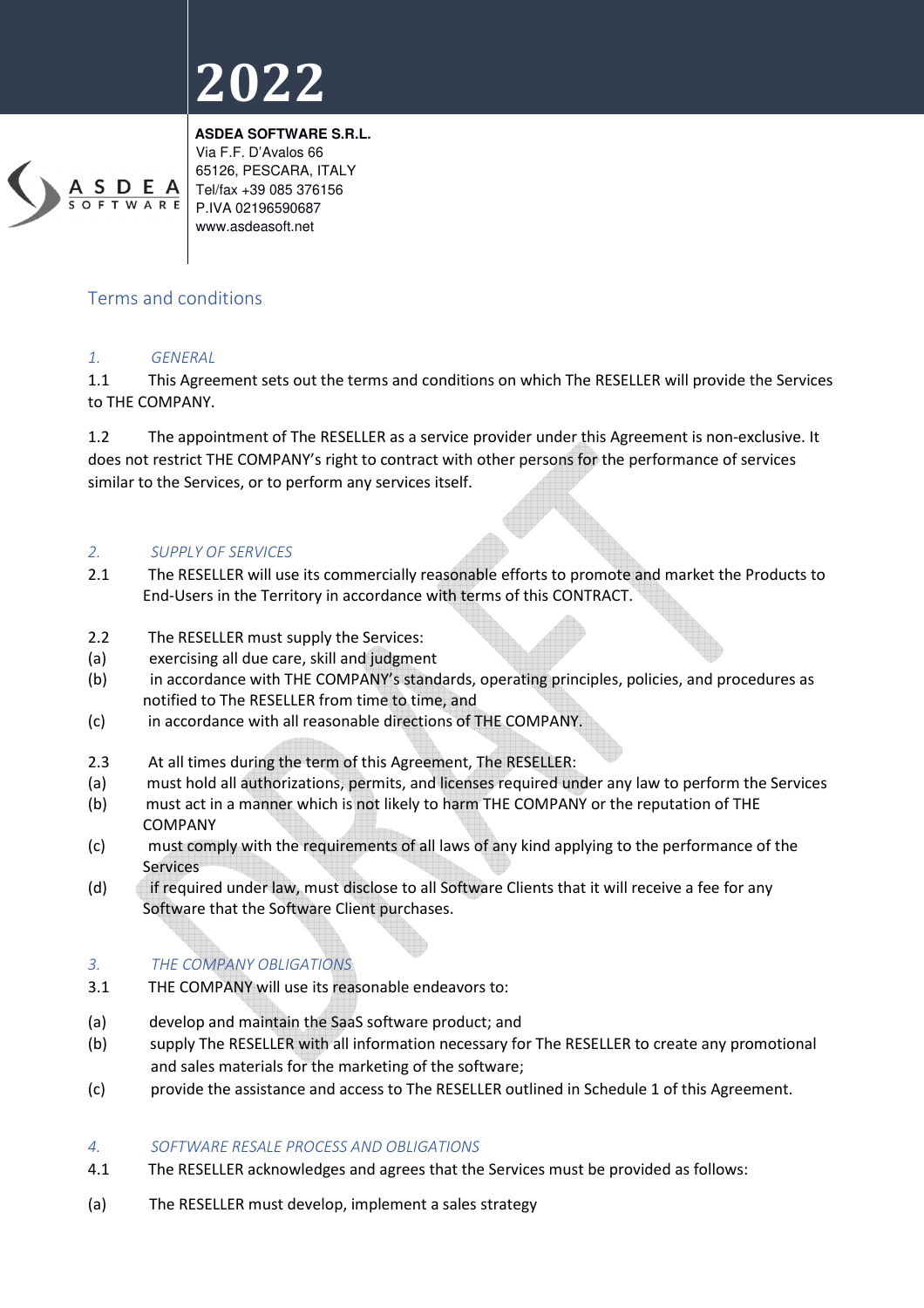

**ASDEA SOFTWARE S.R.L.**  Via F.F. D'Avalos 66 65126, PESCARA, ITALY Tel/fax +39 085 376156 P.IVA 02196590687 www.asdeasoft.net

- (b) An authorized representative of THE COMPANY must execute all Software Contracts with Software Clients. For the avoidance of doubt, The RESELLER must not execute Software Contracts on behalf
- of THE COMPANY without THE COMPANY's express written consent.
- (c) The RESELLER and COMPANY agree to follow the sales process and process for licensing end-users as outlined in schedule 4, using the Request for Quote (Appendix B) form to request software quotes outside the standard price table, and the End-User License Request Form (Appendix C) to request licensing.

4.2 Subject to compliance with THE COMPANY's requirements and this Agreement, THE COMPANY will execute or approve the execution of Contracts with Software Clients for the sale of Software Agreements which run up 60 days beyond the expiration of the Term of this Agreement. For the avoidance of any doubt, The RESELLER will receive Commission for such Sales.

### *5. INFORMATION AND RECORDS*

5.1 THE COMPANY may require The RESELLER to provide it with information concerning any aspect of the Services which THE COMPANY may require. The RESELLER must provide the information within 5 business days of receiving a request to do so.

5.2 The RESELLER must keep full records and documentation in relation to the Services in hardcopy or accessible electronic form during the term of this Agreement. On request by THE COMPANY, The RESELLER must make all documents and records relating to the Services available to THE COMPANY for inspection.

5.3 THE COMPANY must keep full records and documentation of sales Agreements and must make all documents and records relating to the Services available to THE RESELLER for inspection.

### *6. PAYMENT AND TAX*

6.1 The RESELLER will be entitled to the Commission on each sale as outlined in Schedule 2.

6.2 The RESELLER will not be entitled to receive any reimbursement from THE COMPANY for any expenses incurred by The RESELLER in supplying the Services. However, THE COMPANY may pre-approve certain specific expenses for reimbursement, such as travel and conference attendance costs.

6.3 THE COMPANY and The RESELLER are each responsible for complying with the tax laws that apply to them in connection with this Agreement. THE COMPANY may deduct from the Commission withholding taxes or other amounts if required by law. The Commission includes all Taxes unless stated otherwise in Schedule 2.

6.4 Interest may be charged by THE COMPANY on delinquent payments and any other fees not paid to THE COMPANY as provided hereunder at the rate of ONE AND ONE-HALF PERCENT (1-1/2%) per month or the maximum amount allowed by law, whichever is less, commencing with the date payment was due.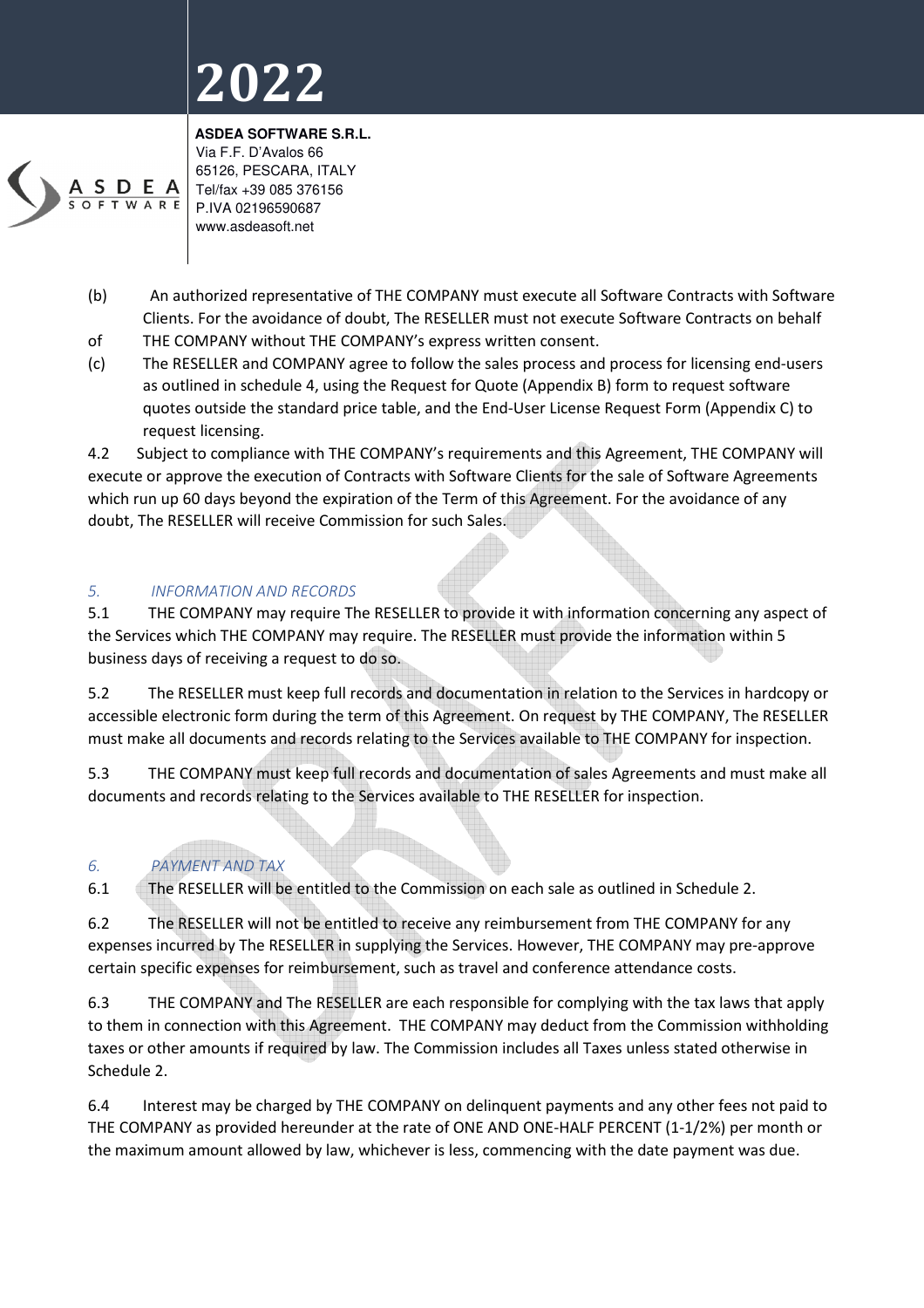

**ASDEA SOFTWARE S.R.L.**  Via F.F. D'Avalos 66 65126, PESCARA, ITALY Tel/fax +39 085 376156 P.IVA 02196590687 www.asdeasoft.net

#### *7. INTELLECTUAL PROPERTY AND TRADEMARKS*

7.1 THE COMPANY grants to The RESELLER a royalty-free, non-exclusive, non-transferable, revocable license to use THE COMPANY's Intellectual Property Rights in connection with the Services. For the avoidance of doubt, The RESELLER must only use THE COMPANY's Intellectual Property Rights for purposes directly related to the provision of the Services under this Agreement.

7.2 THE COMPANY owns the contact data relating to any Software Clients.

7.3 The RESELLER must not infringe the Intellectual Property Rights of THE COMPANY or a third party in connection with providing the Services. The RESELLER continually indemnifies THE COMPANY against any Loss that THE COMPANY incurs or suffers as a direct or indirect result of a breach of the intellectual property rights of THE COMPANY or a third party in connection with providing the Services.

(a) For specific guidance concerning the marketing of STKO using OpenSees please see the guide in Appendix D.

7.4 In written communications and in advertising, The RESELLER's use of the Marks shall at all times be in accordance with such styles and together with such trademark notices as THE COMPANY may require. The RESELLER agrees that this Agreement does not constitute any conveyance of any right, title, or interest in or to any Marks, except for the permissive uses provided herein. At the request of THE COMPANY, The RESELLER shall submit to THE COMPANY any and all materials bearing or including any of the Marks, for prior review and approval by THE COMPANY. The parties agree that all uses of the Marks by The RESELLER shall be in such a manner as to inure at all times to the benefit of THE COMPANY. The RESELLER shall not use any language or display any Marks in such a manner as to create the impression that the Marks belong to and are owned by The RESELLER. Upon the request of THE COMPANY, The RESELLER agrees to discontinue the use of (i) any Marks being used by Distributor in a manner inconsistent with the guidelines set forth above, or (ii) any trademark, service mark, or trade name deemed to create a likelihood of confusion with a Mark.

### *8. CONFIDENTIALITY*

8.1 Where a party (the Receiving Party) receives Confidential Information from another party (the Disclosing Party) under this Agreement, the Receiving Party must:

- (a) keep the Confidential Information confidential
- (b) not use, disclose or reproduce the Confidential Information for any purpose other than the purposes directly related to this Agreement
- (c) not, without the Disclosing Party's written consent, disclose Confidential Information to any person other than its Personnel who need the information for the purposes of this Agreement, and
- (d) establish and maintain effective security measures to safeguard the Confidential Information from unauthorized access, use, copying or disclosure.
- 8.2 The Receiving Party must ensure that its Personnel comply with the Receiving Party's obligations of confidence as if personally bound by such obligations.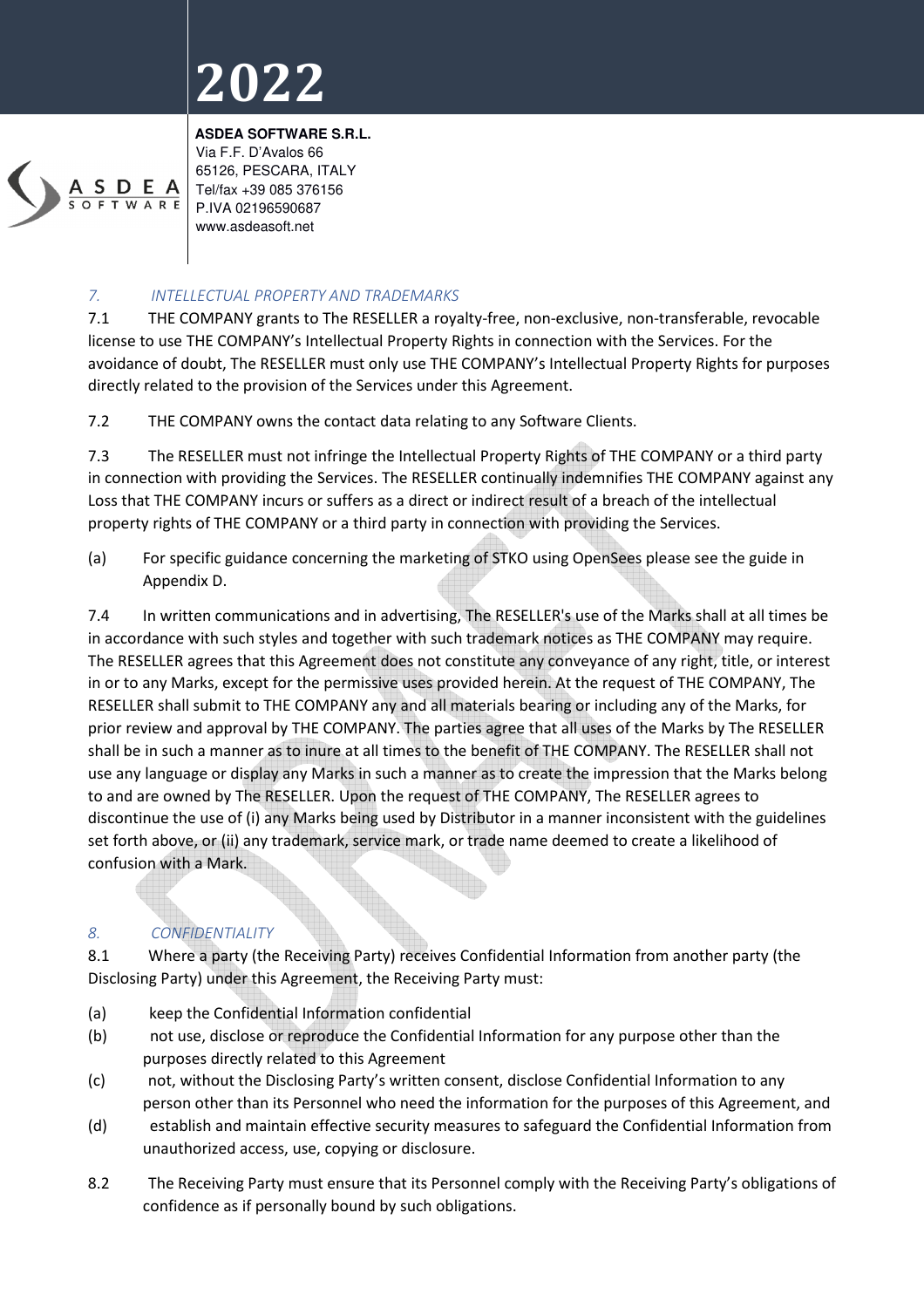

**ASDEA SOFTWARE S.R.L.**  Via F.F. D'Avalos 66 65126, PESCARA, ITALY Tel/fax +39 085 376156 P.IVA 02196590687 www.asdeasoft.net

#### *9. WARRANTIES*

- 9.1 THE COMPANY warrants that:
- (a) THE COMPANY has full authority to execute and perform this Agreement
- (b) this Agreement has been duly executed and delivered by THE COMPANY and constitutes the legal, enforceable and binding obligation of THE COMPANY, and
- (c) THE COMPANY execution and performance of this Agreement will not violate any law or breach any other Agreement.
- (d) that the Products will perform substantially in accordance with THE COMPANY'S Documentation. The RESELLER's sole and exclusive remedy for any breach of the foregoing warranty shall be, at THE COMPANY'S option, repair or replacement of the non-conforming software or a refund of the license fees related to the defective software. THE COMPANY further warrants the Products will comply with all EU laws, regulations, orders, and decrees applicable to the healthcare industry, that the Products do not contain or transmit any malicious code (except for any malicious code contained in user-uploaded attachments or otherwise originating from users), that THE COMPANY owns or otherwise has sufficient rights in the Products to grant to The RESELLER the rights to distribute and use the Products granted herein, and that the Products do not infringe the copyrights, trade secrets patents or trademark rights of any third party.
- 9.2 The RESELLER warrants that:
- (a) it has full corporate power to enter into and give effect to this Agreement and to complete the transactions contemplated by this Agreement
- (b) at the date of this Agreement, the execution, delivery, and performance of this Agreement by it does not contravene any contractual, legal or other obligations that apply to it
- (c) it holds all licenses, permits, consents, and authorizations required under any law in relation to the provision of the Services and will continue to do so at all times during the term of this Agreement.

### *10. LIABILITY*

- 10.1 GOVERNING LAW AND JURISDICTION
- (a) This Agreement and any dispute or claim arising out of or in connection with it shall be governed by and construed in accordance with the Italian law.
- (b) The court of Pescara, Italy shall have exclusive jurisdiction to settle any dispute or claim arising out of this Agreement.
- 10.2 LIMITATION OF LIABILITY.
- (a) Except for each party's confidentiality obligations under section 10.2 and indemnification obligations hereunder, including infringement obligations hereunder, in no event will either party be liable to the other party under this Agreement, regardless of the form of claim or action, in an amount that exceeds the total fees paid or owed to THE COMPANY under this Agreement for the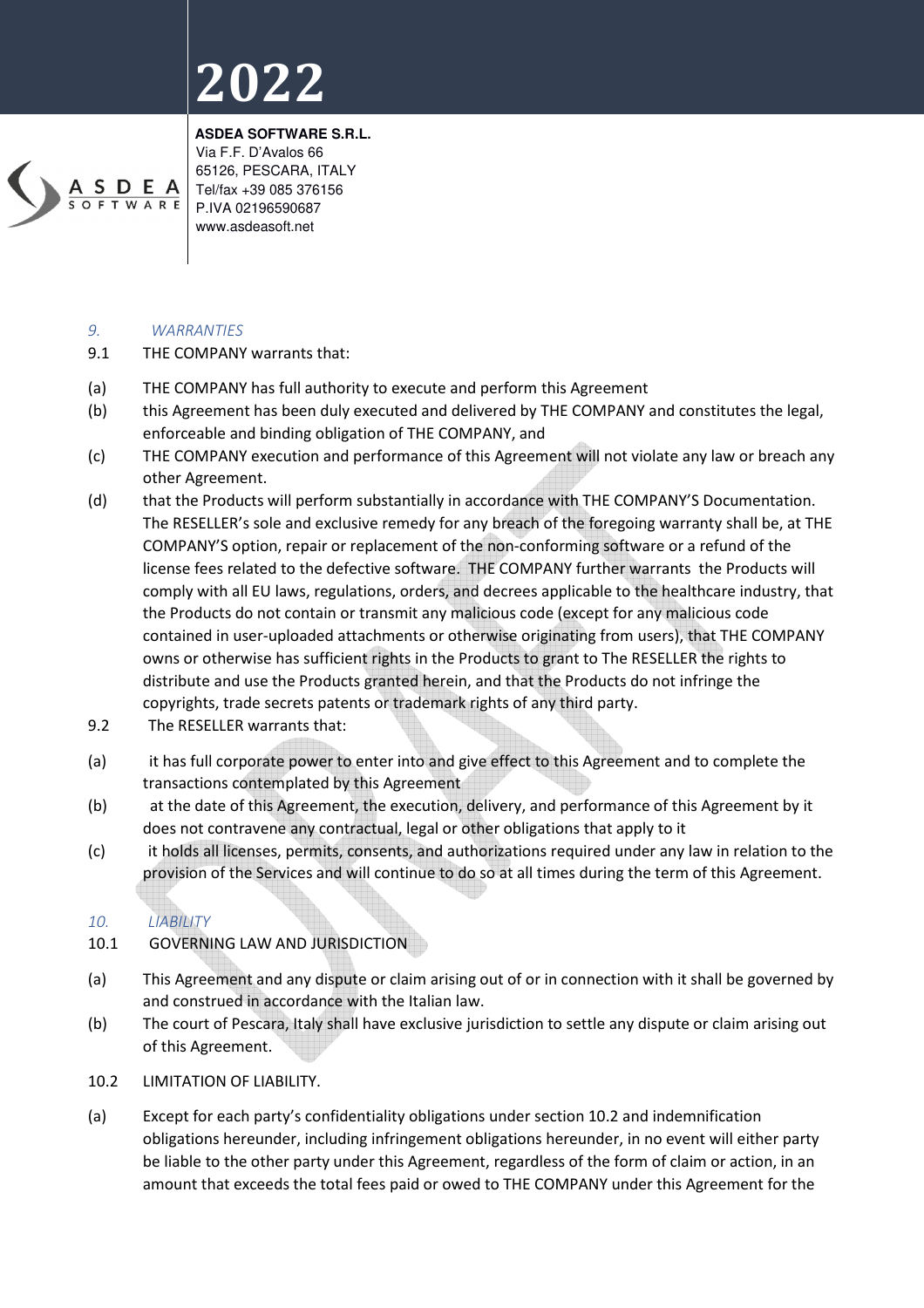

**ASDEA SOFTWARE S.R.L.**  Via F.F. D'Avalos 66 65126, PESCARA, ITALY Tel/fax +39 085 376156 P.IVA 02196590687 www.asdeasoft.net

previous twelve-month period. This limitation of liability is the total aggregate for a party, and is not per incident.

- (b) except for each party's confidentiality obligations under section 10.2 and indemnification obligations hereunder, including infringement obligations hereunder, in no event will either party be liable to the other party for special, consequential, exemplary, incidental, or indirect damages or costs (including legal fees and expenses) or loss of goodwill or profit in connection with the supply, use or performance of or inability to use the products, any services provided hereunder, or in connection with any claim arising from this Agreement, even if a party has been advised of the possibility of such damages or costs.
- (c) Except for claims arising from third-party indemnification obligations hereunder, no action arising out of this Agreement, regardless of form, may be brought by either party more than two years after the date the cause of action has accrued.

#### *11. TERM AND TERMINATION*

11.1 This Agreement commences on the Commencement Date and continues for the Term as defined herein, unless terminated earlier in accordance with the clauses present in section 11.2.

11.2 THE COMPANY may, prior to the end of the Term, terminate this Agreement immediately by written notice if:

- (a) if the other party commits a material breach of any of the terms or conditions of this Agreement and fails to cure such breach within 30 days after delivery of notice thereof; or;
- (b) The RESELLER commits multiple or recurring breaches of this Agreement, whether or not remedied, or
- (c) at a party's option, if the other party becomes insolvent, makes a general assignment for the benefit of creditors, suffers or permits an appointment of a receiver for its business or assets, becomes subject to any proceedings under any bankruptcy or insolvency law, whether domestic or foreign, or is liquidated, voluntarily or otherwise, or
- (d) at a party's option, if the other party sells all or a substantial part of its assets; or
- (e) if any substantial change takes place in the management, ownership or control of the other party resulting in the management, ownership or control of the other party by a competitor of the first party or by a company or other entity with a division or subsidiary that is a competitor of the first party.

11.3 Automatic Renewal: THE COMPANY agrees to the automatic renewal of this contract should The RESELLER sell at least 20 licenses, or achieve total sales of 6000 euros or more, in the first year of the contract.

11.4 When this Agreement ends, whether by expiration of the Term or on earlier termination, The RESELLER must immediately return all of THE COMPANY's equipment, information, documents, records,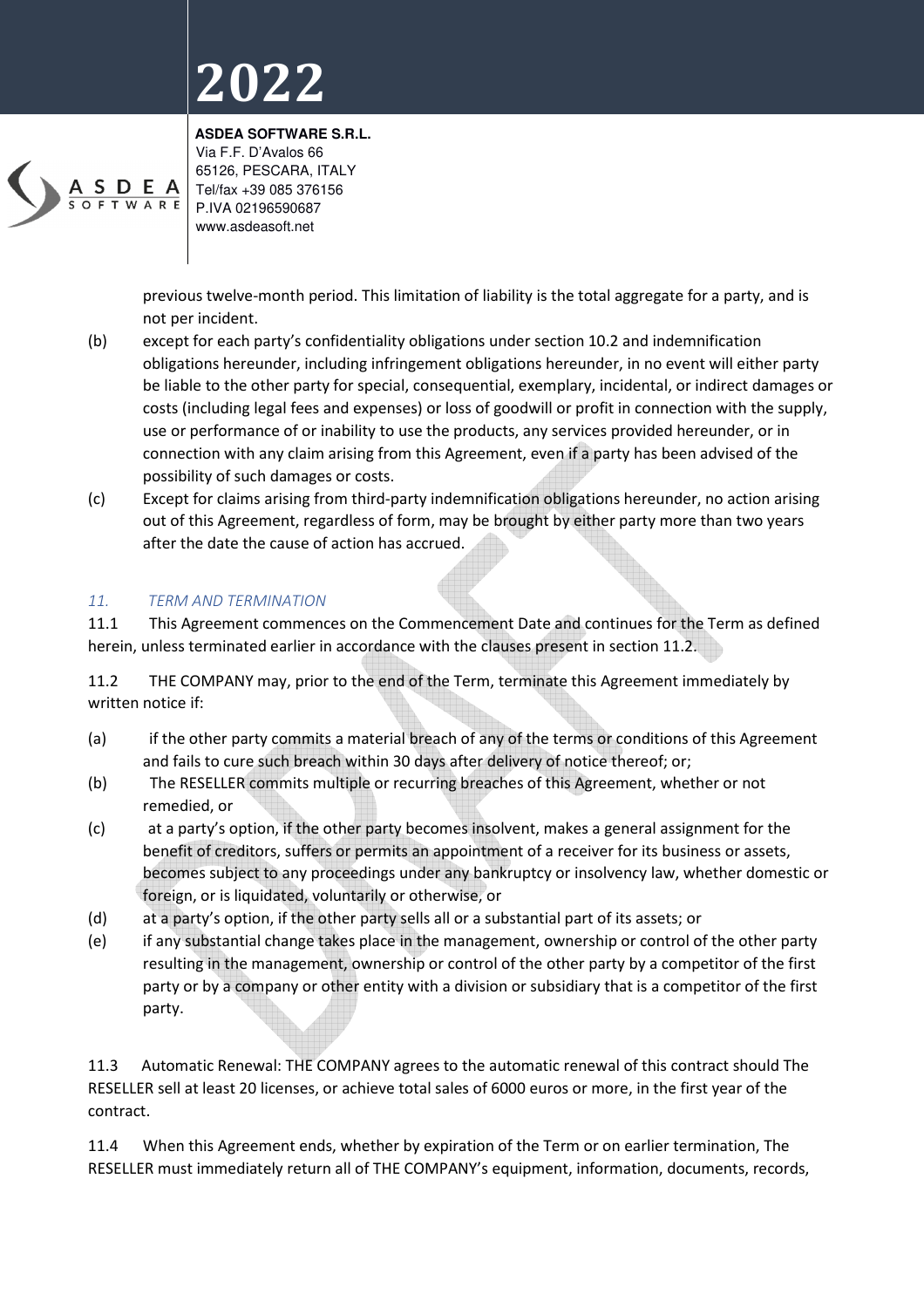

**ASDEA SOFTWARE S.R.L.**  Via F.F. D'Avalos 66 65126, PESCARA, ITALY Tel/fax +39 085 376156 P.IVA 02196590687 www.asdeasoft.net

and other property used by it in the provision of the Services or otherwise in The RESELLER' possession or control.

11.5 Upon termination of this Agreement for any reason, all rights and licenses granted by THE COMPANY hereunder to the RESELLER shall immediately cease, provided such termination shall not result in the termination of End User Agreements extended to End Users. Invoicing and payment terms with regard to any End User License Agreement, and for ongoing support thereof, shall remain in full force and effect until such time as the End User License Agreement expires or terminates.

11.6 Following termination of this Agreement, The RESELLER'S entitlement to Commission for Services provided whilst this Agreement was in force will continue and be paid according to this Agreement.

11.7 Any clause of this Agreement that makes provision for continued operation or is intended to survive expiry or termination of this Agreement will survive the expiry or termination of this Agreement.

#### *12. GENERAL*

12.1 A party's failure or delay to exercise a power or right should not be intended as a waiver of that power or right.

12.2 The variation or waiver of a provision of this Agreement or a party's consent to a departure from a provision by another party will be ineffective unless in writing executed by the parties.

12.3 In relation to the subject matter of this Agreement it:

- (a) is the whole Agreement between the parties; and
- (b) supersedes all oral and written communications by or on behalf of any of the parties.

12.4 If any part of this Agreement is invalid or unenforceable, the remained of this Agreement shall be understood to remain in full force.

12.5 Where this Agreement gives any party a right or power to consent or approve in relation to a matter under this Agreement, that party may withhold any consent or approval or give consent or approval conditionally or unconditionally. The party seeking consent or approval must comply with any conditions the other party imposes on its consent or approval.

12.6 This Agreement does not create a partnership, agency, fiduciary or any other relationship, except the relationship of contracting parties, between the parties. No party is liable for an act or omission of the other party.

#### *13. INTERPRETATION*

13.1 In this Agreement, unless otherwise indicated by the context: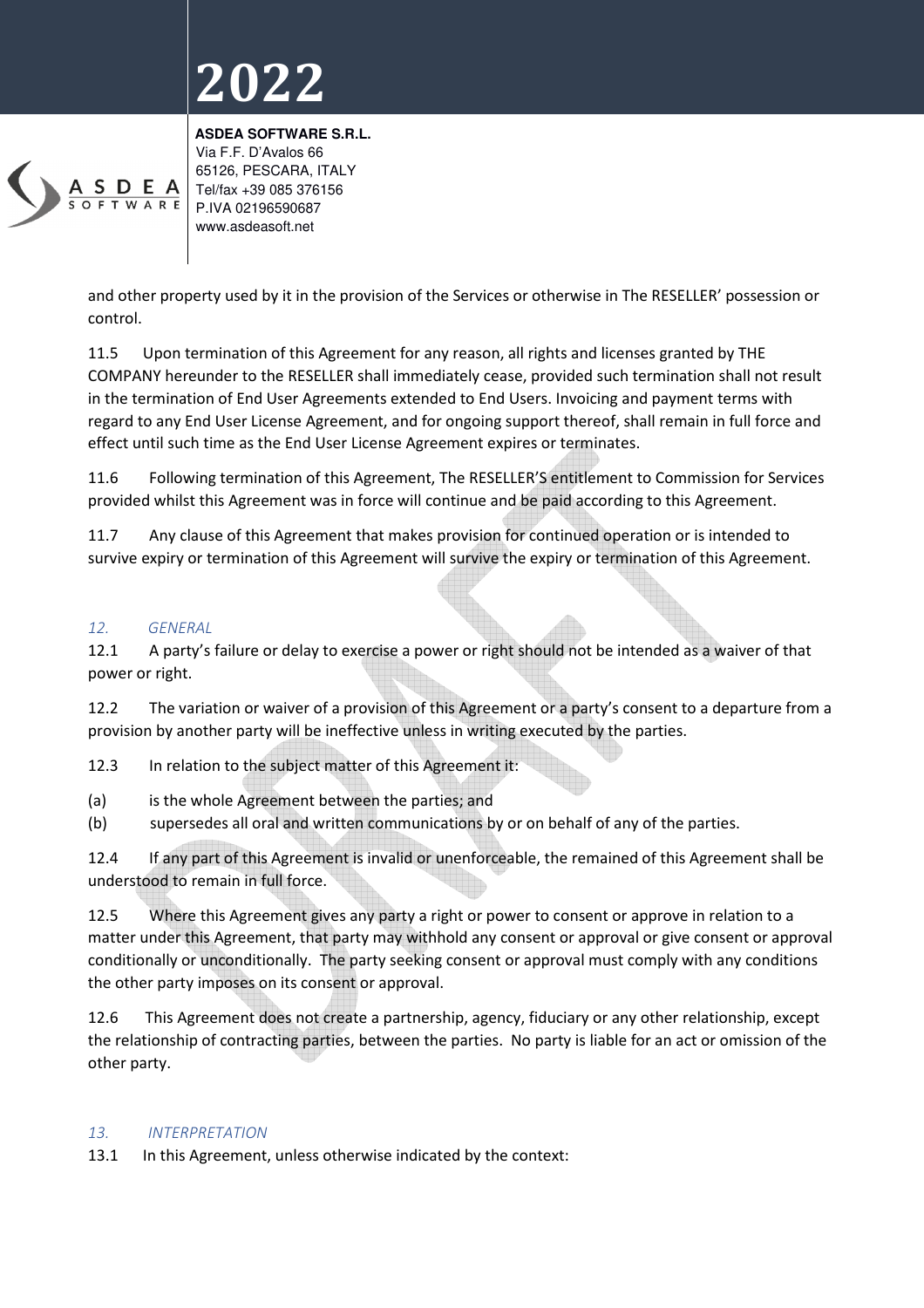

**ASDEA SOFTWARE S.R.L.**  Via F.F. D'Avalos 66 65126, PESCARA, ITALY Tel/fax +39 085 376156 P.IVA 02196590687 www.asdeasoft.net

- (a) THE COMPANY's Products means any current or future solutions and tools for XXX which are, or may be, offered in the format of software as a service (SAAS).
- (b) Clients means third party clients or potential clients sourced by The RESELLER who wish to purchase THE COMPANY's Products.
- (c) Commencement Date means the date set out in item 5 of the Contract Details;
- (d) Confidential Information means any information provided by a Disclosing Party to a Receiving Party, or otherwise obtained by a Receiving Party from a Disclosing Party, whether obtained before or after execution of this Agreement, relating to the business affairs of a party or its customers or suppliers or the Services or this Agreement.
- (e) Intellectual Property Rights means all copyright, patents, patent applications, trademarks (registrable or not), designs, eligible circuit layout rights, trade secrets, know-how, data and all contact data related to the Software Clients and other like rights.
- (f) Loss means any loss including any liability, cost, expense (including legal costs on a full indemnity basis), claim, proceeding, action, demand, or damage.
- (g) Personnel means any agents, officers, employees or contractors of a party to this Agreement.
- (h) Taxes means all sales, use, transfer, privilege, excise or other taxes and all duties and government charges, whether international, national, state, or local, however designated.
- (i) Sales Collateral means all digital promotional content agreed upon between The COMPANY and The RESELLER as suitable for marketing purposes
- 13.2 In this Agreement, unless otherwise indicated by the context:
- (a) words importing the singular include the plural and vice versa
- (b) headings are for convenience only and do not affect interpretation of this Agreement
- (c) an expression importing a natural person includes a body corporate, partnership, joint venture, association or other legal entity
- (d) a reference to a party to a document includes that party's legal personal representatives, successors, and permitted assigns.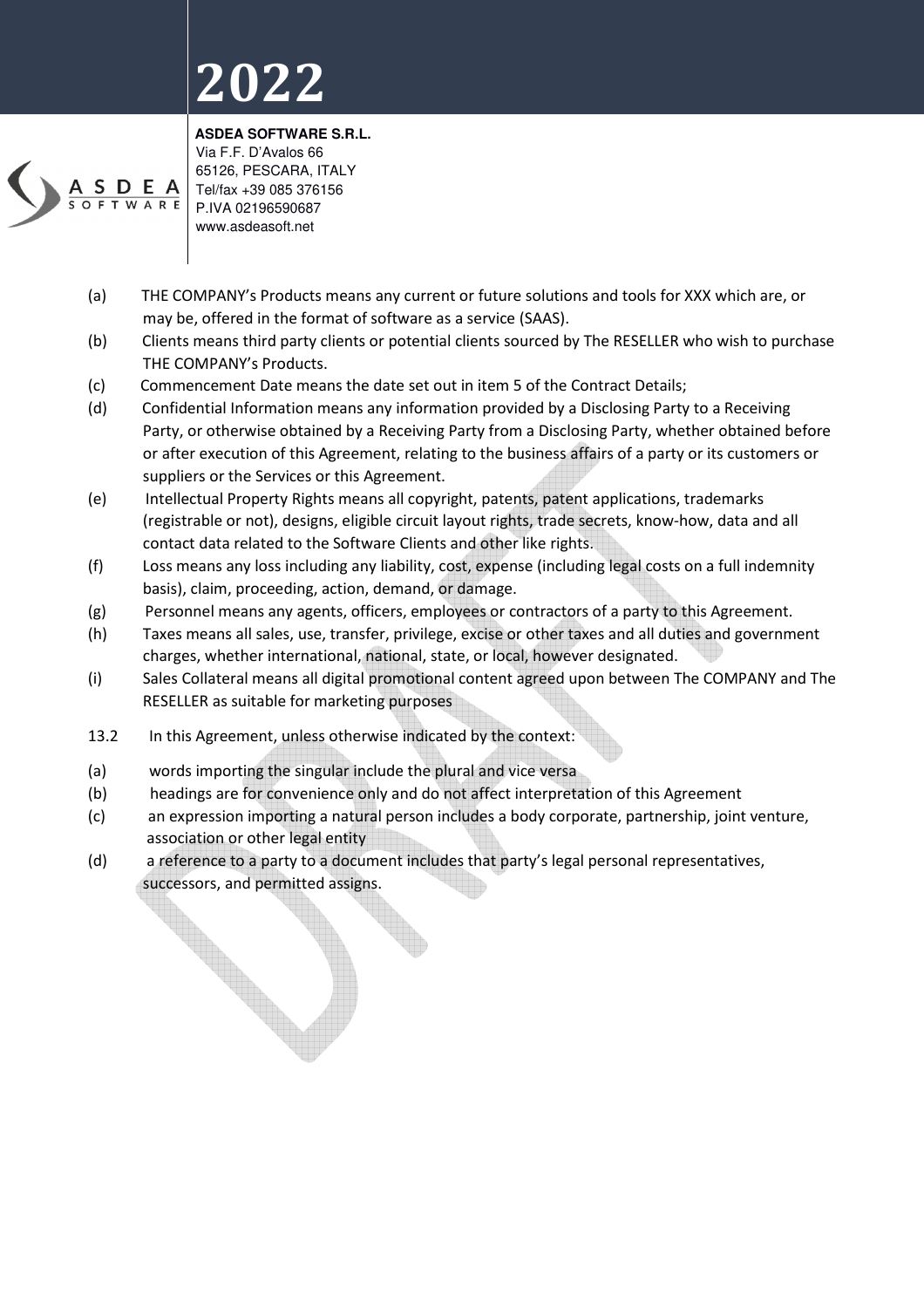

**ASDEA SOFTWARE S.R.L.**  Via F.F. D'Avalos 66 65126, PESCARA, ITALY Tel/fax +39 085 376156 P.IVA 02196590687 www.asdeasoft.net

### SCHEDULE 1 **SERVICES**

#### The RESELLER's Role and Responsibilities:

1. To generate leads and sales for THE COMPANY Approved SaaS Products to maximize software revenue.

2. To provide sales collateral to potential customers as necessary to successfully market the product

3. Develop tailored and generic sales proposals, presentations and reports to management and clients, and sales collateral materials and messaging to the market as needed and requested.

4. Develop, implement, and monitor sales pipeline and report to THE COMPANY when requested.

5. Invoice clients and communicate successful sales to THE COMPANY and provide THE COMPANY with the information necessary to generate the client's software licenses.

6. Act as intermediary where necessary and translate materials efficiently into the language or languages spoken in target territory.

#### THE COMPANY's Obligations:

1. Maintain and manage the software

2. Generate Software licenses for the end-users as soon as possible, and within 3 days of communication by The Reseller of a successful sale, except in exceptional circumstances or during holidays when the head offices are closed.

- 5. Provide input into prioritizing target clients.
- 6. Provide monthly feedback on sales performance.
- 7. Provide templates and graphics for sales proposals and presentations.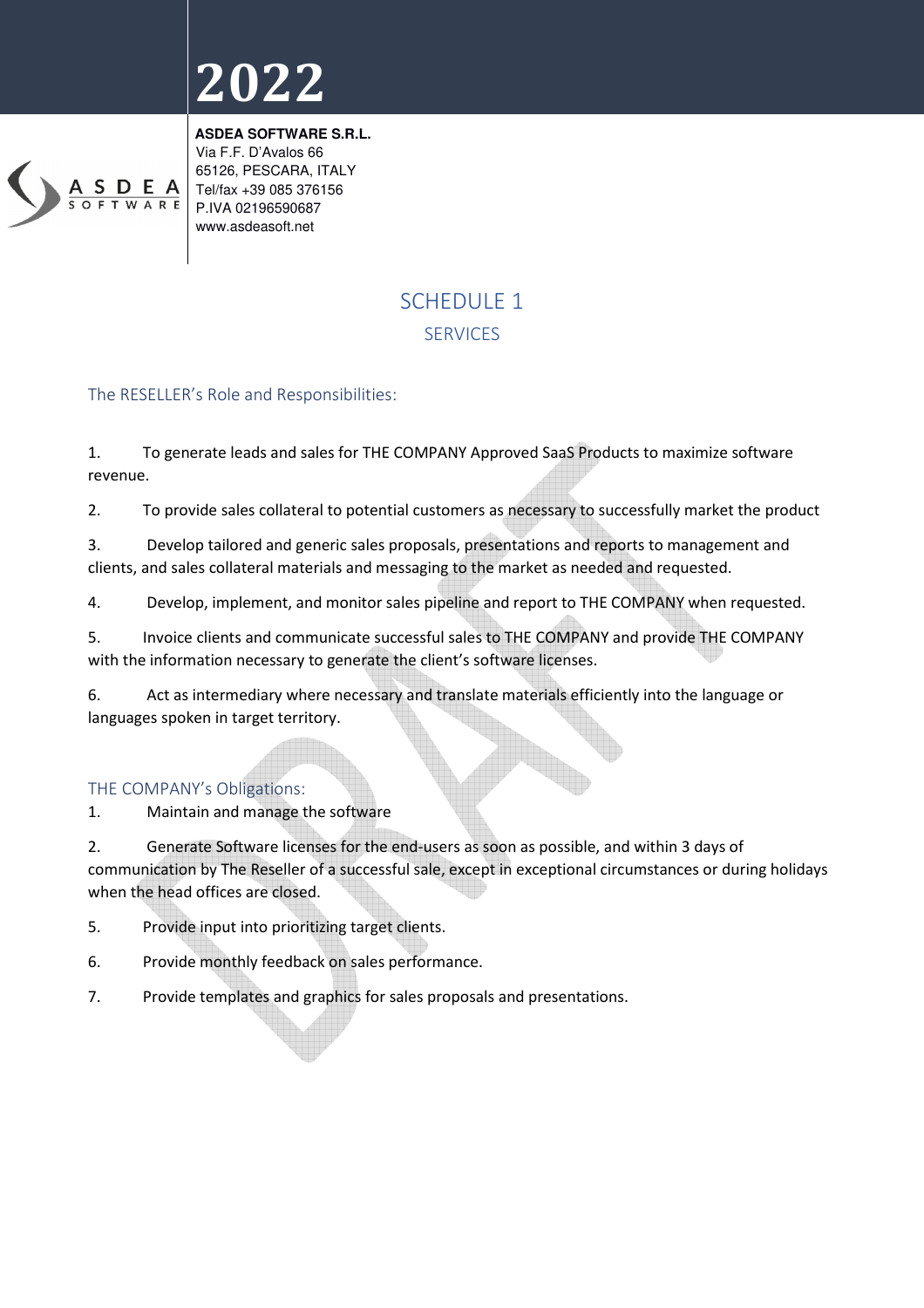

**ASDEA SOFTWARE S.R.L.**  Via F.F. D'Avalos 66 65126, PESCARA, ITALY Tel/fax +39 085 376156 P.IVA 02196590687 www.asdeasoft.net

### SCHEDULE<sub>2</sub>

#### **COMMISSION**

All amounts are in Euros. The Sales Period (or the length of time before the accounts between The RESELLER and THE COMPANY are settled) will be set at either a monthly or quarterly basis, to be decided between the parties at the signing of the document.

1. Commission Rate: The Commission percentage rate will be calculated as follows:

The RESELLER shall be entitled to a 10% commission rate on each successful sale made at full list price (see schedule 3).

*For example, on the sale of a single one-year academic license (list price 999 €), The RESELLER's commission will be 99.90 € (10% of 999). Or, on the sale of two one-year single processor commercial licenses (list price 6,680 € each), The RESELLER will get 10% of 13,360 or 1,336€.* 

- (a) The RESELLER MAY NOT increase or decrease the list price of the software. The RESELLER must follow the price table included in schedule 3.
- (b) Should The RESELLER wish to offer the client any further discount than what is included in the price table, this must be cleared with THE COMPANY in writing ahead of offering it to the client.
- (c) The RESELLER will be responsible for covering any transfer fees. Therefore, The RESELLER MAY increase the price offered to the customer above the list price in order to cover any bank transaction or transfer fees.
- 2. Payment:
- (a) The RESELLER is in charge of invoicing and collecting payment from the client.
- (b) Within 15 days from the end of the Sales Period, The RESELLER will provide THE COMPANY with a document containing a list of completed sales, that also lists the commission per sale and the remaining balance. They will then transfer the remaining balance to THE COMPANY, (with the reseller covering any transfer fees as specified in point 1c).
- (c) The RESELLER will transfer the remaining balance to THE COMPANY via Bank Transfer or Wise payment. Should The RESELLER wish to use a different service, this must be agreed upon in advance with THE COMPANY.
- (c) THE COMPANY reserves the right to levy a further fee on delinquent accounts as defined in section 6.4.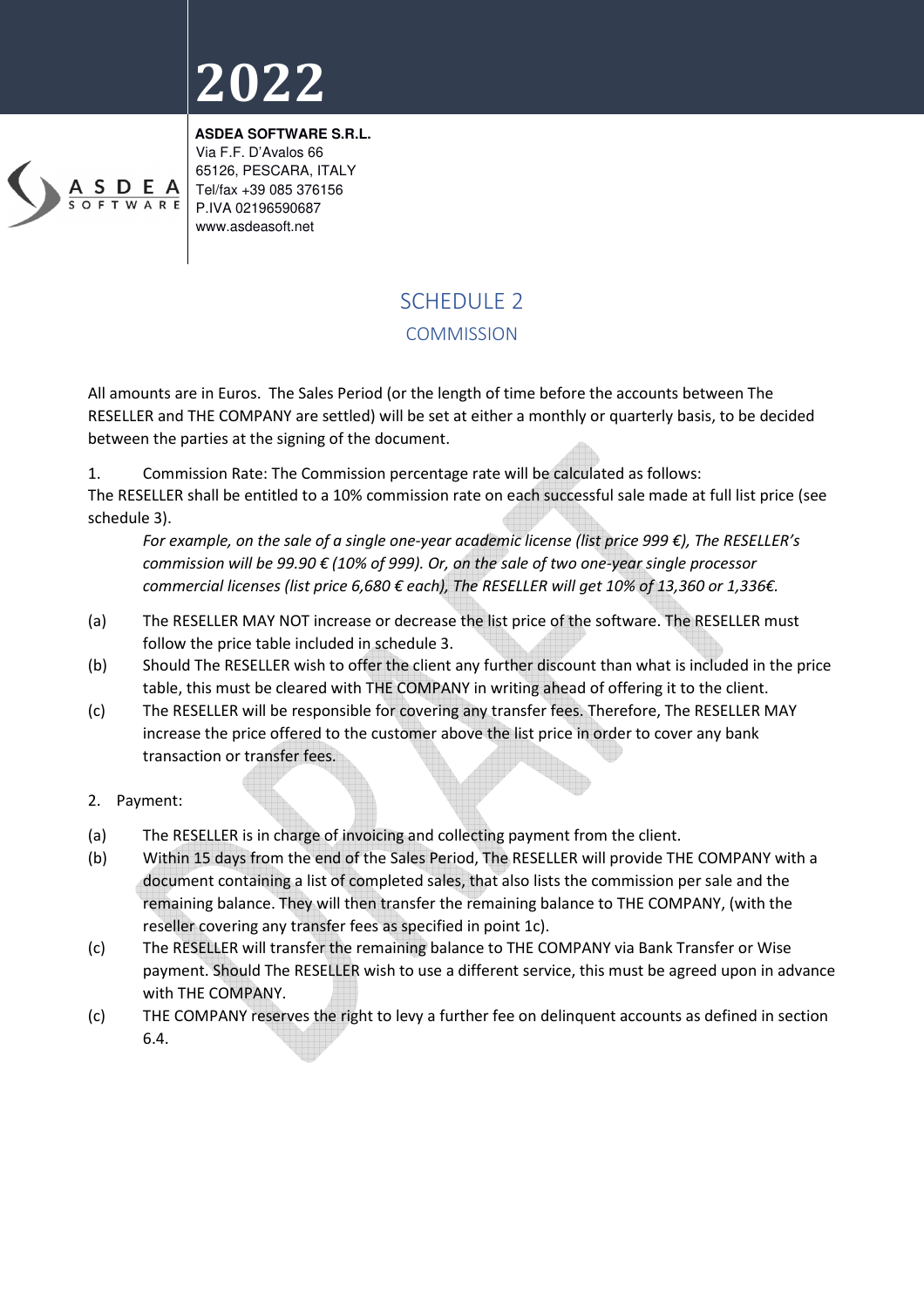

**ASDEA SOFTWARE S.R.L.**  Via F.F. D'Avalos 66 65126, PESCARA, ITALY Tel/fax +39 085 376156 P.IVA 02196590687 www.asdeasoft.net

### SCHEDULE 3

#### Products

#### STKO Scientific ToolKit for OpenSees

All pricing and details to be supplied by THE COMPANY. Should The RESELLER receive a request for a quotation outside of this range, or wish to offer a further discount, this must be cleared with THE COMPANY in writing ahead of time. For more information, please see Schedule 2.

#### Valid 30/06/2022





(\*) Local is a license for a single PC

VAT if applicable, is not included.

Special discounts can be obtained for multiple licenses: contact us to ask for a quotation for multiple licenses.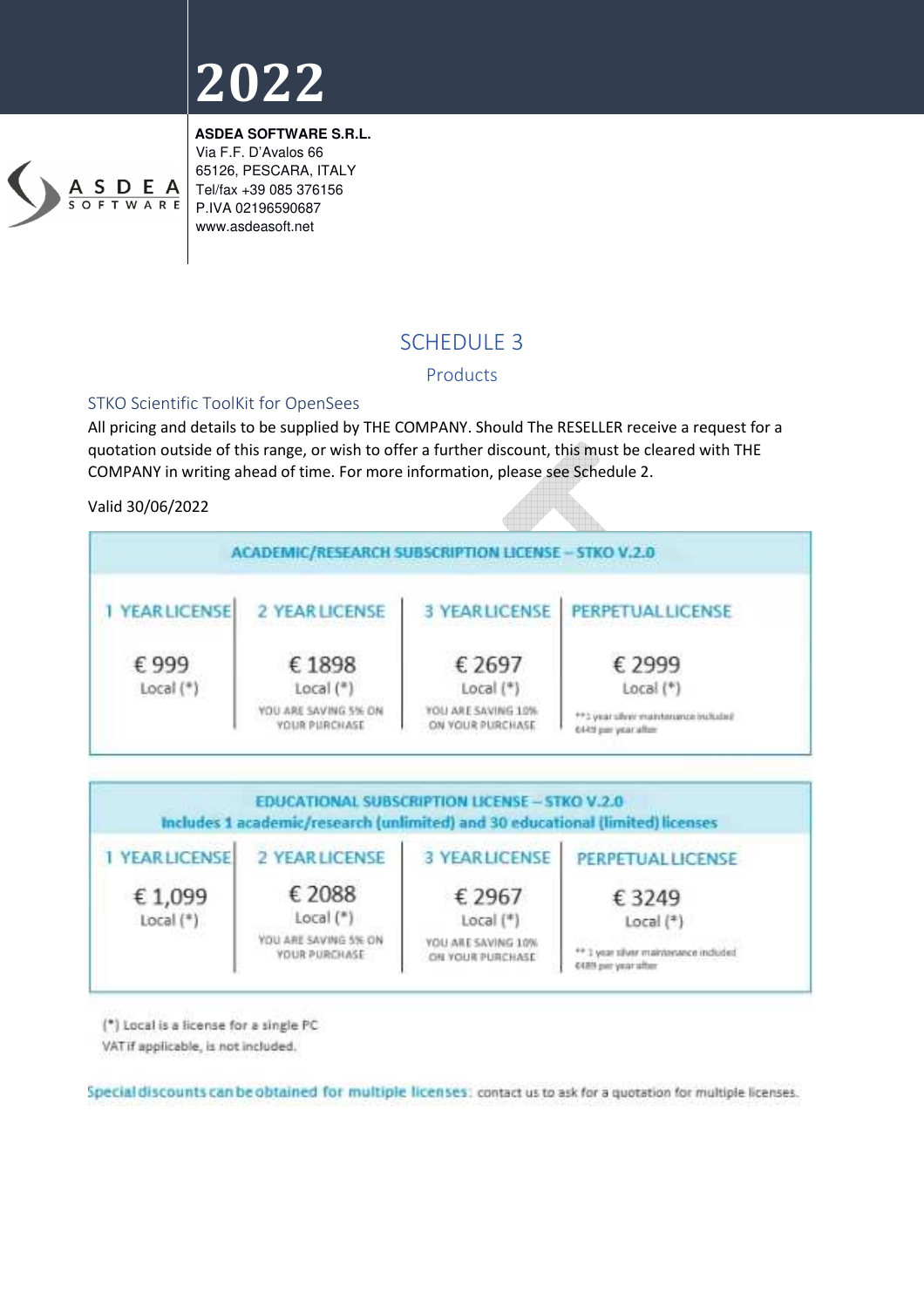

**ASDEA SOFTWARE S.R.L.**  Via F.F. D'Avalos 66 65126, PESCARA, ITALY Tel/fax +39 085 376156 P.IVA 02196590687 www.asdeasoft.net

### PRICE LIST FOR COMMERCIAL LICENSES

| <b>SUBSCRIPTION LICENSE</b> |  |  |  |
|-----------------------------|--|--|--|
| <b>MULTI PROCESSOR</b>      |  |  |  |
| <b>Yearly Fee</b>           |  |  |  |
| 9,850 €                     |  |  |  |
|                             |  |  |  |

**AND** 

| <b>PERPETUAL LICENSE</b> |                                        |         |                                        |  |  |
|--------------------------|----------------------------------------|---------|----------------------------------------|--|--|
| <b>SINGLE PROCESSOR</b>  |                                        |         | <b>MULTI PROCESSOR</b>                 |  |  |
|                          | License price   Annual Maintenance Fee |         | License price   Annual Maintenance Fee |  |  |
| 13,360€                  | 3,340 €                                | 19,700€ | 4,925€                                 |  |  |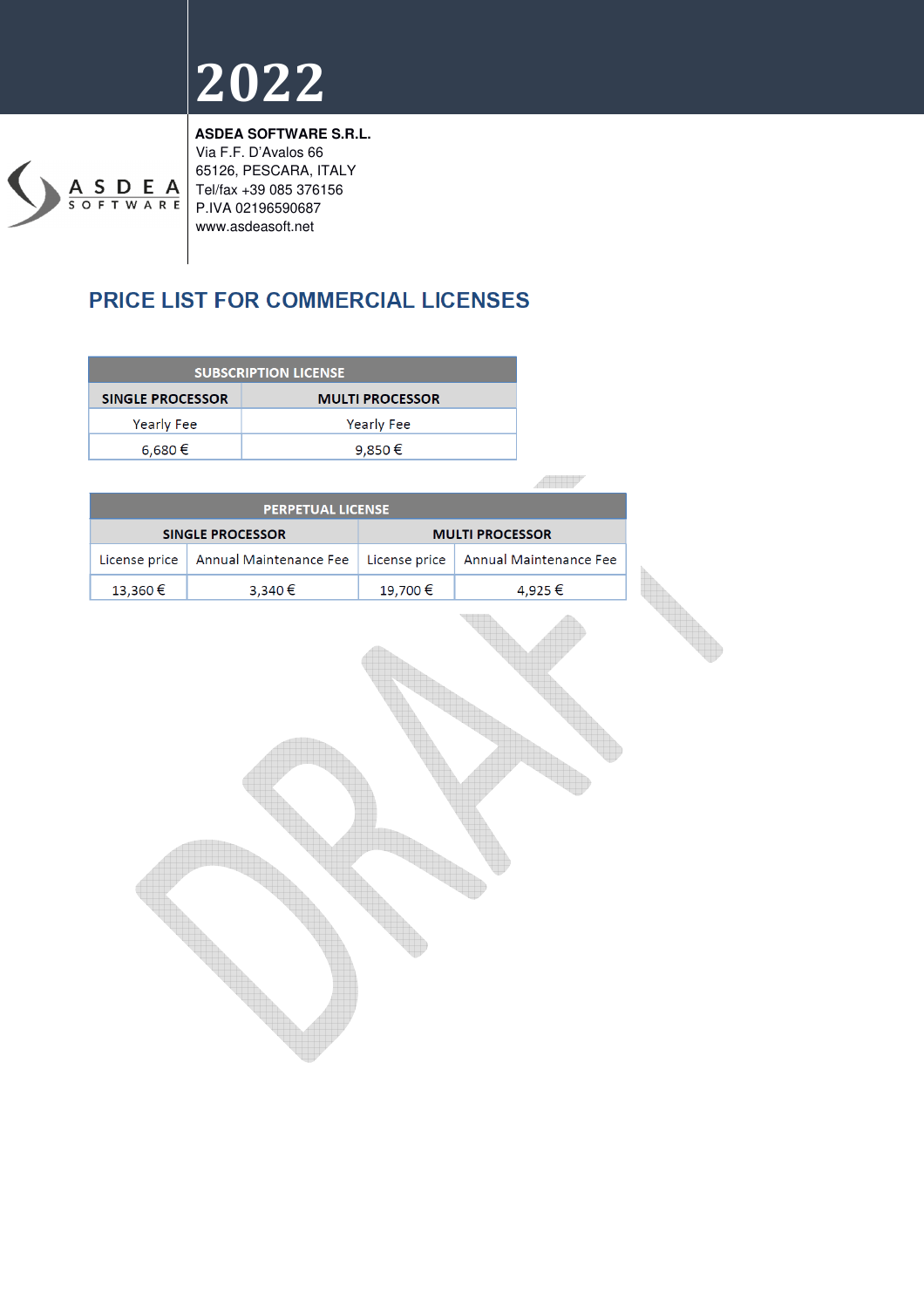

**ASDEA SOFTWARE S.R.L.**  Via F.F. D'Avalos 66 65126, PESCARA, ITALY Tel/fax +39 085 376156 P.IVA 02196590687 www.asdeasoft.net

### SCHEDULE 4

### Sales Process and Process for Licensing End Users

1. When THE RESELLER is contacted for a quotation and/or offers a quotation of STKO to a client, they will send as soon as possible, and in any case, within 5 business days, a completed Request for Quote/Notification of Quotation Sent (Appendix B).

1.1 If a special quotation is requested, THE COMPANY shall respond either rejecting the request for a special quotation or providing the requested special quotation within 5 business days.

- (a) When a quotation is sent, THE RESELLER should provide the customer with any sales collateral they deem appropriate. (i.e., the STKO brochure, information on how to activate their FREE TRIAL, links to our social media pages, etc. Such material will be provided to The RESELLER upon signing the contract).
- (b) In the case of a quotation for academic or educational licenses, THE RESELLER, should inform the customer about the Declaration of Academic Use that they will be required to sign before the license will be activated.

2. Once the client has paid for the requested licenses, THE RESELLER, shall send a completed End User License Request form to THE COMPANY within 3 business days.

- (a) THE COMPANY will then endeavor to activate the licenses and send THE RESELLER a confirmation of the activation as soon as possible, but in any case, within 3 business days.
- 3. Schedule 2 will govern the sharing of earnings between The RESELLER and THE COMPANY.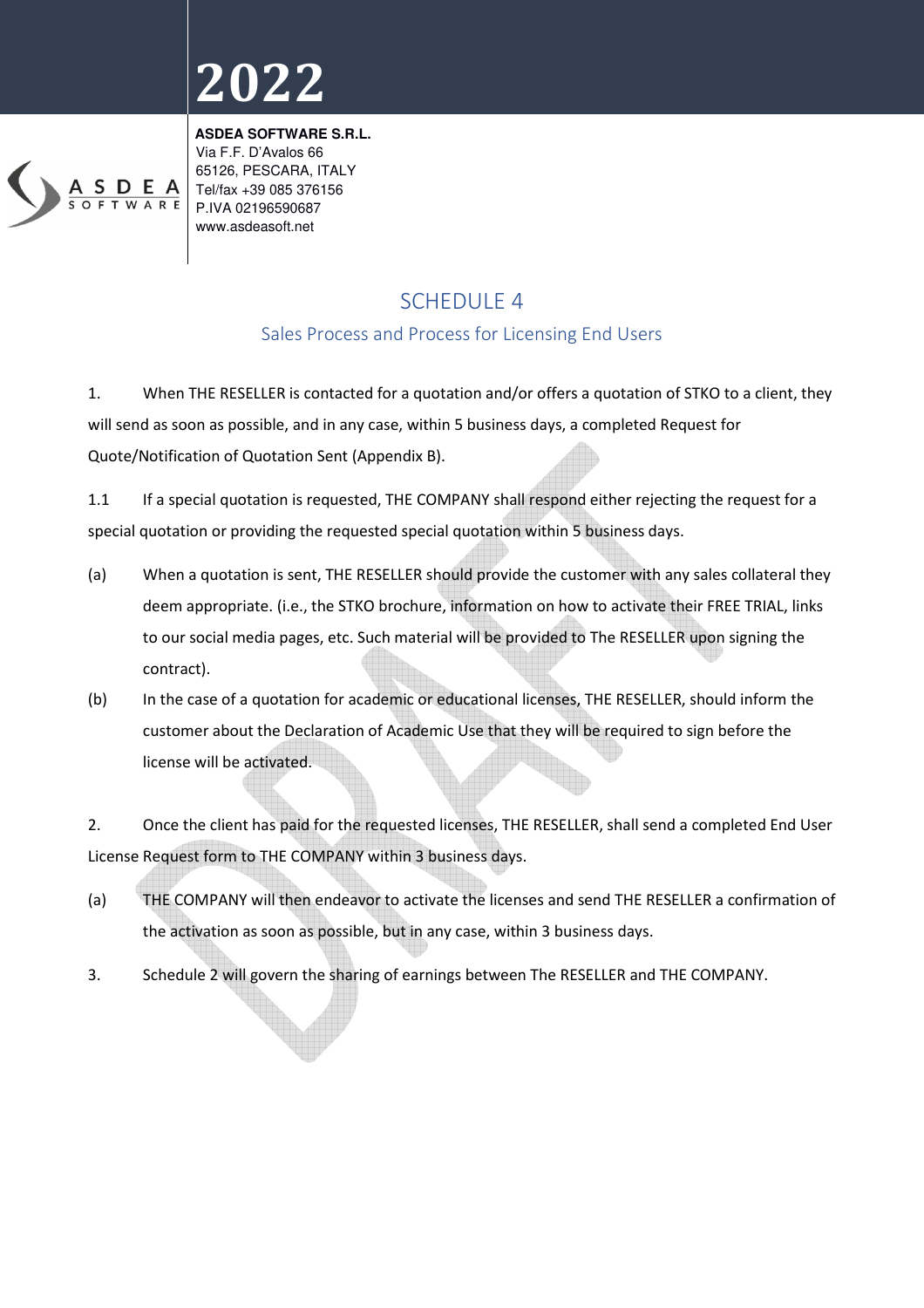

**ASDEA SOFTWARE S.R.L.**  Via F.F. D'Avalos 66 65126, PESCARA, ITALY Tel/fax +39 085 376156 P.IVA 02196590687 www.asdeasoft.net

### APPENDIX A Description of Software

The Scientific ToolKit for OpenSees, aka STKO, is an advanced Graphical User Interface (GUI) for OpenSees. The Python scripting interface means that users can customize and program the already powerful pre and postprocessors as needed. STKO gives companies, scientists, researchers, academics, and individuals the ability to harness the full power of OpenSees. It is the only pre and postprocessor that includes ALL materials, elements, conditions, and interactions offered in OpenSees, allowing you to take advantage of all the potential that OpenSees has to offer.

As you create your model using STKO's graphic interface, the software creates an input (Tool Command Language, TCL) and output file with the information contained in your model. Once you have built the model, you can create and run the analysis of your choice. The software will build an HDF5-based output database with the analysis results, which can be opened and processed in the postprocessor.

- Powerful: STKO manages multiprocessors for the analyses using OpenSees SP and MP and also generates the output files using parallelization technologies with the HDF5 database. STKO empowers the user to create models with millions of degrees of freedom using a large number of processors.
- Sophisticated: This is no basic GUI. STKO seeks to do more than just graphically represent your model and the results. It creates sophisticated and complex models, and it renders your data in an aesthetically pleasing manner and in a way that makes the information more tangible and accessible.
- State-of-the-Art: Our software engineers closely follow developments in OpenSees and collaborate with an OpenSees compiler to ensure that STKO capabilities are supported in OpenSees and vice versa. Our research team collaborates with the engineering team to implement the latest materials, theories, and models in STKO.
- Efficient: With OpenSees, the different recorders produce different output files that only contain data. To make the output easier to use, we created a new MPCO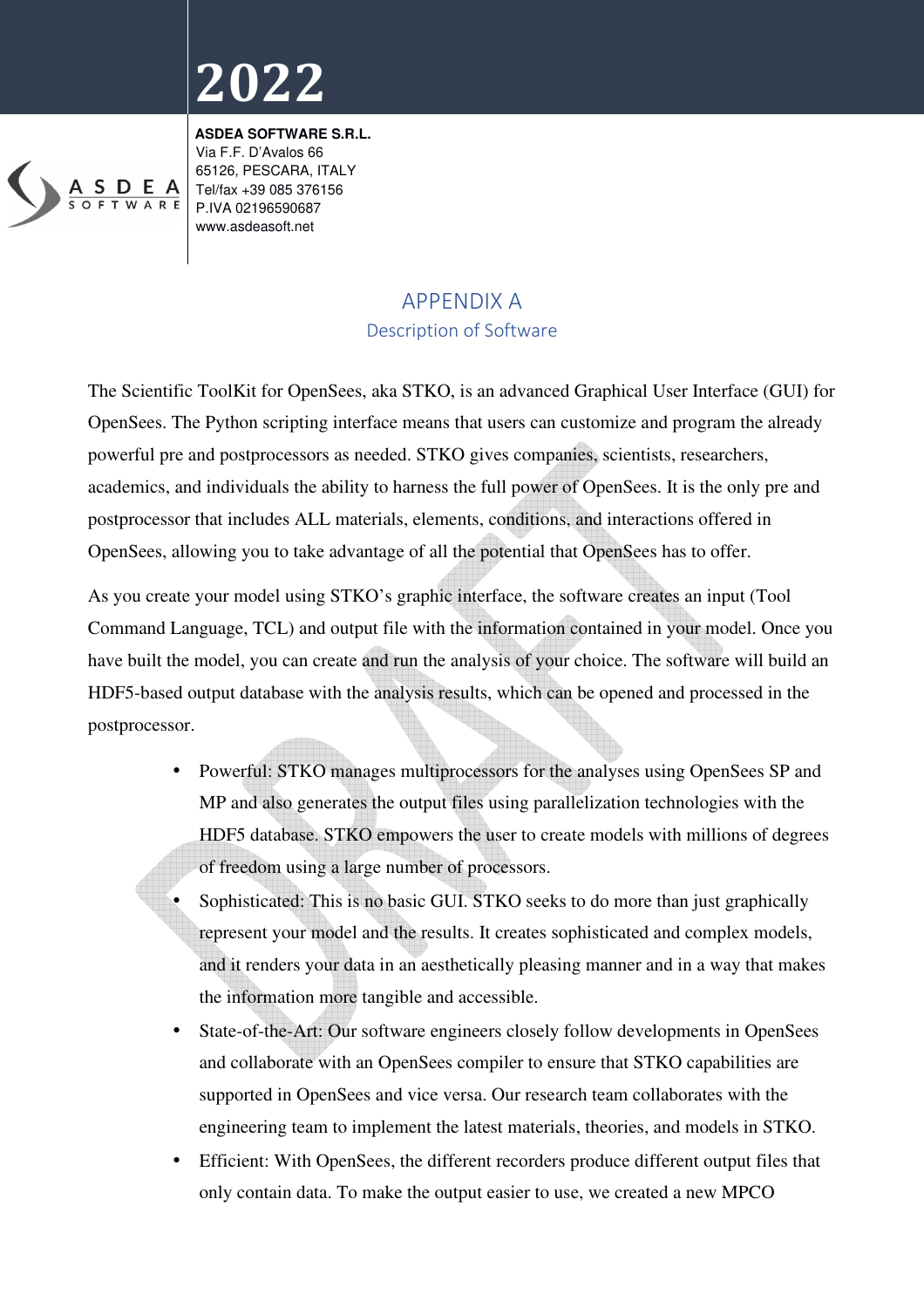

**ASDEA SOFTWARE S.R.L.**  Via F.F. D'Avalos 66 65126, PESCARA, ITALY Tel/fax +39 085 376156 P.IVA 02196590687 www.asdeasoft.net

recorder, an hdf5 database. It efficiently manages large amounts of input and output data and records everything you request in a single well-structured file, saving not only the results but also the model characteristics.

- Customizable: The Python API in the pre and postprocessor allow users to customize their experience. In the pre-processor, users can customize and manipulate the model input with the Python scripting interface to create personalized modeling tools, parametric analyses, artificial intelligence codes, and much more, and the scripting interface can be used to directly interact with the database in the postprocessor to create customized engineering demand parameters, plots, and a lot of different output data.
- Universal: Many different kinds of models and analyses can be run in STKO. It is a common misconception that the program was developed only for uniaxial materials and 1D elements. OpenSees is a very powerful tool and combined with STKO. It can solve very complex 3D solid problems even in the fields of mechanical and aeronautical engineering.
- Interoperable: STKO is interoperable with several other major 3D modeling programs. It will be a sinch to incorporate it into your workflow and reap the benefits of this powerful, creative, sophisticated, state-of-the-art, efficient, customizable, universal, and advanced software.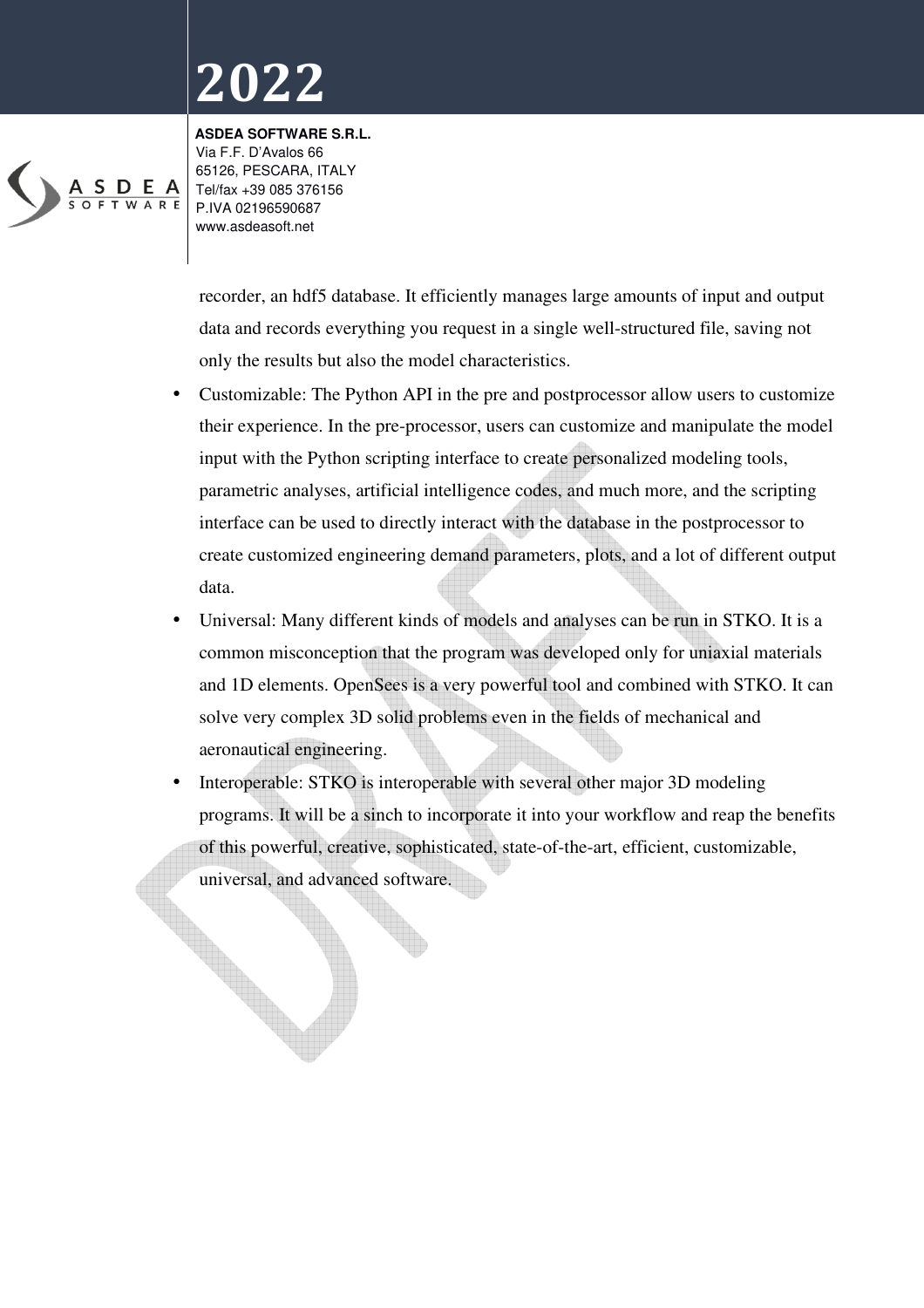

**ASDEA SOFTWARE S.R.L.**  Via F.F. D'Avalos 66 65126, PESCARA, ITALY Tel/fax +39 085 376156 P.IVA 02196590687 www.asdeasoft.net

### APPENDIX B

### Request For Quote/Notification of Quotation Sent

Date: \_\_\_\_\_\_\_\_\_\_\_\_\_\_\_\_\_\_\_\_\_\_\_\_\_\_

Reseller Employee Registering This Request:

Company Name of Prospective End User:

Name and Contact Info of Prospective End User:

Address of Prospective End User:

Type of Business:

Background of Sales Lead:

Type of Quotation Requested/Type of Quotation Sent (if quotation falls within regular price table, if requesting a special quotation, please include any other additional information needed to create quotation):

\*Please attach the already sent quotation if applicable, or if requesting a special quotation, send any other documentation/communication records with client necessary to correctly formulate requested quotation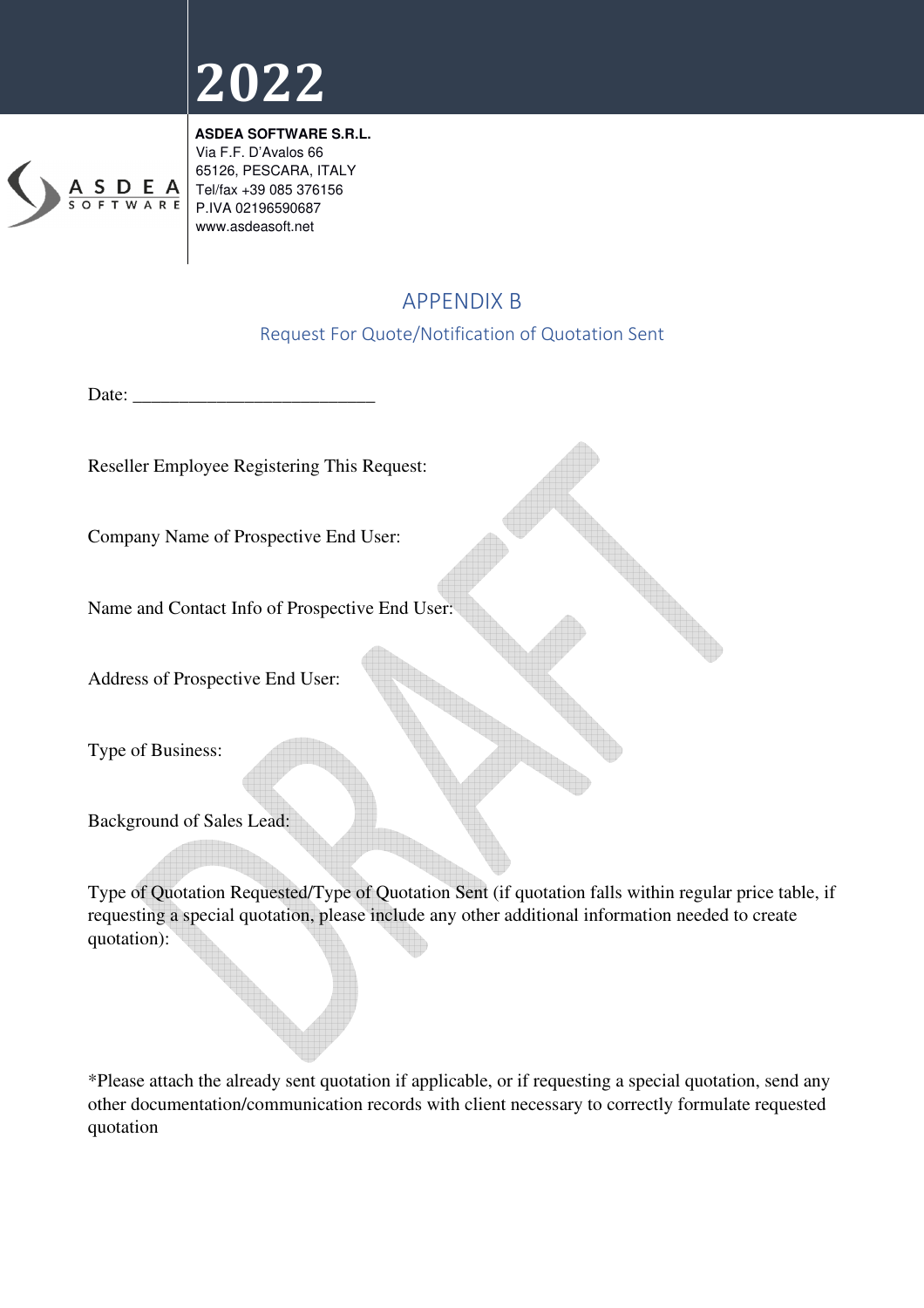

**ASDEA SOFTWARE S.R.L.**  Via F.F. D'Avalos 66 65126, PESCARA, ITALY Tel/fax +39 085 376156 P.IVA 02196590687 www.asdeasoft.net

### APPENDIX C

### End User License Request Form

Date:

Reseller Employee Registering This Request:

Company Name of Prospective End User:

Name and Contact Info of Prospective End User:

Type and Number of licenses purchased:

How does the user want the license delivered?

[] With their UserID on the website (email associated with user id: \_\_\_\_\_\_\_\_\_\_\_\_

[] They want the software download link sent to them with the license key (We DON'T) recommend this way as they won't have immediate access to download new software versions)

\*Please attach a copy of the receipt (invoice) showing that the payment was received. For Academic or Educational licenses please send the Declaration of Academic Use (Appendix E)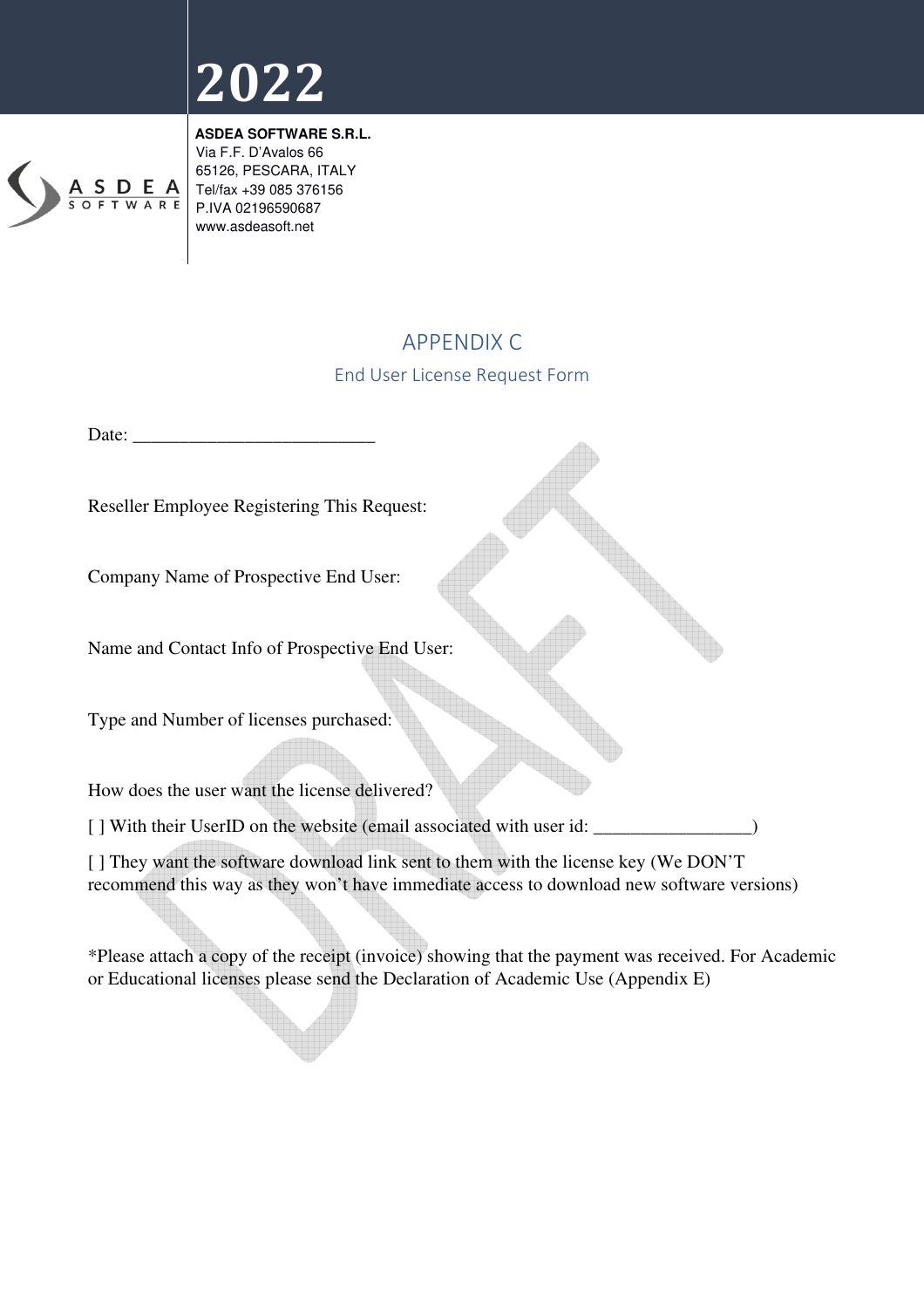

**ASDEA SOFTWARE S.R.L.**  Via F.F. D'Avalos 66 65126, PESCARA, ITALY Tel/fax +39 085 376156 P.IVA 02196590687 www.asdeasoft.net

### APPENDIX D

### Short Guide on OpenSees for Resellers

 STKO is a graphic user interface for OpenSees, as you know. OpenSees, however, is not owned by Asdea Software, nor can Asdea Software claim any rights to it. OpenSees is copyrighted by the University of California (https://opensees.berkeley.edu/OpenSees/copyright.php) and, therefore, it is important to be aware of what we can and can't do in terms of OpenSees for the promotion of STKO.

#### Communications

From a communications perspective, Asdea Software and its resellers can use the word OpenSees for our marketing, always ensuring, however, that we are not making any claims about owning, operating, or being responsible for the development of OpenSees. When writing communications, advertisements, social media posts, newsletters, etc., reflect on how you have used OpenSees and if the ways it's used can be misconstrued as one of the above claims.

#### Sales

Asdea Software and its resellers cannot directly offer a downloadable version of OpenSees. According to the OpenSees copyright, it can only be distributed "…by educational, research, and non-profit entities for noncommercial purposes." In fact, on our website's download page, we give instructions on where to download OpenSees, as we cannot distribute it.

**If you receive any kinds of warnings of cease-and-desist letters from OpenSees, you MUST report these to Asdea Software immediately.** We will try to help you rectify the situation; however, we cannot be held accountable if, for any reason at all, you face charges due to a violation of OpenSees' copyright.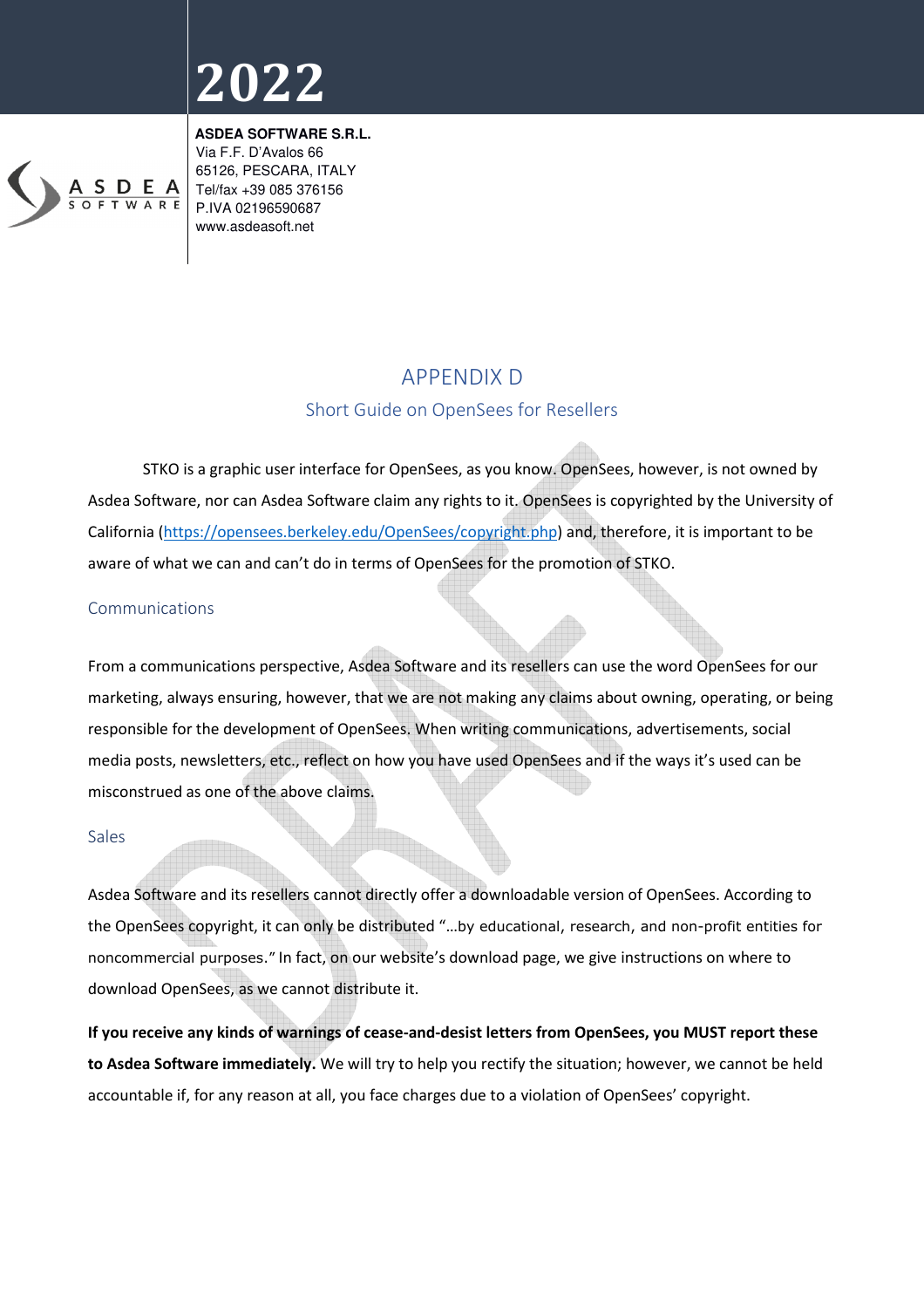

**ASDEA SOFTWARE S.R.L.**  Via F.F. D'Avalos 66 65126, PESCARA, ITALY Tel/fax +39 085 376156 P.IVA 02196590687 www.asdeasoft.net

### APPENDIX E

### DECLARATION OF ACADEMIC USE

This form serves to confirm your status as an academic researcher, student, professor, etc., and your intent to use the STKO license mentioned herein for academic purposes only. **Please complete the form** with your information**, attach proof of Academic Status**, and return the completed form by email to purchase@asdeasoft.net. **Examples of acceptable proof of Academic Status**: *student or staff ID, class list with current school year indicated, screenshot and link to a student or staff directory on your university or institution's website, etc.*

Please write your User ID, which can be found in your user area, on the line below.

| User ID: |        |
|----------|--------|
| Email:   | Phone: |
| Place:   |        |

Please Check the Type of License and insert the Quantity you have purchased:

 ACADEMIC/RESEARCH LICENSE STKO 1-year license n. ………… STKO 2-year license n. ………… STKO 3-year license n. ………… STKO Perpetual License n. ………. EDUCATIONAL PACK: 1 FULL ACADEMIC + 30(LIMITED) EDUCATIONAL LICENSES STKO 1-year license STKO 2-year license STKO 3-year license STKO Perpetual License n. ………. UNIVERSITY UNLIMITED PACK STKO University unlimited STKO University unlimited GOLD Maintenance Other ……………………………………………………………

**I hereby declare that the STKO license mentioned above will be used solely for academic purposes/research and that it will be used for commercial purposes of any kind.** 

**I understand that, should it come to be known that this license is being used for commercial research and/or development purposes of any kind, that the license will be revoked without the possibility of a refund.** 

*Ref. Contact (optional)*